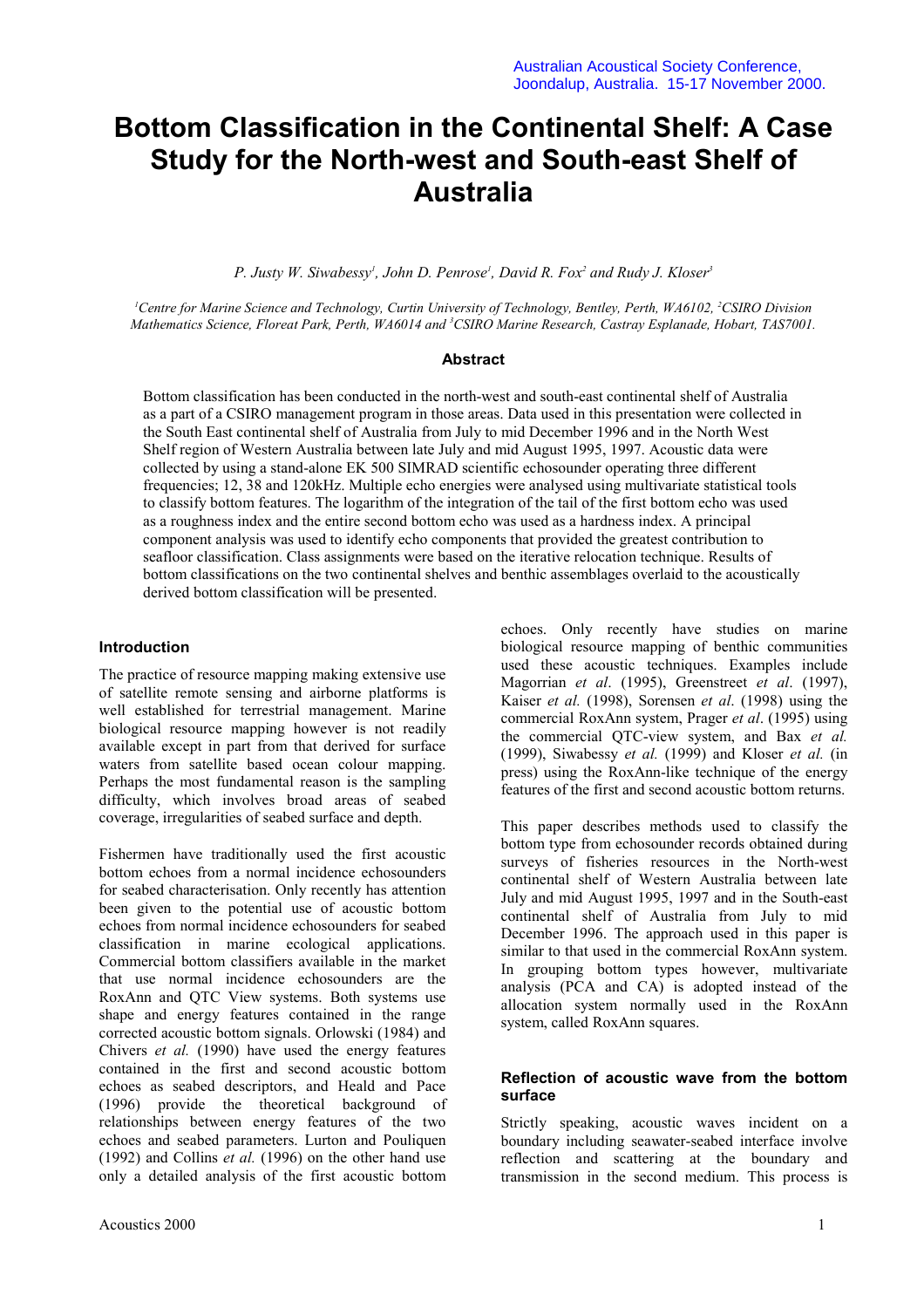determined primarily by the acoustic impedance  $(Z = \rho_c)$  mismatch between media. In the simplest case of plane, normal incidence waves, the acoustic pressure reflection coefficient  $\Re$  is defined as

$$
\mathfrak{R} = \frac{p_i}{p_r} = \frac{Z_i - Z_u}{Z_i + Z_u} = \frac{\rho_i c_i - \rho_u c_u}{\rho_i c_i + \rho_u c_u} \tag{1}
$$

where  $p_i$  and  $p_r$  are respectively the incident and reflected wave pressures, *Z* is the acoustic impedances,  $\rho$  is the density of the media,  $c$  is the sound speed, and *u* and *l* denote upper and lower media respectively. Although this formulation is based on and valid for a fluid-fluid interface, it is still applicable to the liquidsolid boundary and is the first, simplest approximation for the seawater-seabed interface. Kloser *et al* (in press) have listed a number of factors causing the reflected bottom signals to be different from the incident acoustic pulses; (1) Acoustic impedance mismatch of the seawater-seabed interface leading to surface scattering of the main pulse. (2) Acoustic parameters of the instrument. (3) Acoustic signal penetration into the seabed leading to volume scattering of the main pulse. (4) Directional reflections at the seawater-seabed interface because of seabed roughness. (5) Time delay of oblique returns because of spherical spreading with changing depth. (6) Scattering response from the sea surface, subsurface bubbles and vessel hull for the second acoustic bottom return. (7) Seabed slopes. (8) Seawater acoustic absorption. (9) Acoustic noise.

Neglecting acoustic absorption, the following relationship holds for normal incident echosounders (Brekhovskikh and Lysanov, 1982; Orlowski, 1984)

$$
4\pi \int_0^{\theta_0} m_s(\theta, \omega) \sin 2\theta d\theta \le \frac{\langle p^2 \rangle}{p_0^2} \le \Re^2 \tag{2}
$$

where  $m_s(\theta,\omega)$  is the acoustic scattering coefficient,  $\omega$ is the angular frequency,  $\theta$  is the incident angle of the acoustic wave on the bottom,  $\theta_0$  is the half beamwidth,  $\langle p^2 \rangle$  is the average square of the received pressure,  $p_o$  is the received acoustic pressure from an ideal reflecting surface and  $\Re$  is the acoustic pressure reflection coefficient of a smooth boundary.

For acoustic frequencies of interest in the present work, seabed surfaces are in general rough. It is therefore critical to consider the scale of the roughness with reference to the insonifying wavelength. *k*σ, where *k* is the acoustic wave number and  $\sigma$  is the rms deviation from the surface irregularities, is a common expression to scale the surface roughness. For *k*<sup>σ</sup> << 1, the normal incident backscattered return is coherent and the amplitude is determined by the reflection coefficient. For  $k\sigma \gg 1$ , the magnitude of the coherent returns is

much reduced. In addition, the distribution of the return signal from rough interfaces varies. Appropriate representations are Gaussian (*k*<sup>σ</sup> << 1) and Rayleigh  $(k\sigma \gg 1)$ . In general, signals of the acoustic bottom return comprise coherent and incoherent components (Brekhovskikh and Lysanov, 1982; Pace and Ceen, 1982; Orlowski, 1984) and the total average square of the returned acoustic pressure may be written as

$$
\left\langle p^2 \right\rangle = p_c^2 + \sum_s p_{ic(s)}^2 \tag{3}
$$

where  $p_c$  is the received acoustic pressure due to the coherent returns, i.e. the reflected components and *pic* is the received acoustic pressure due to incoherent returns, i.e. the "scattered" component of the return signals. A tail present in the received signals significantly longer than the transmitted ones may be attributed to the incoherent component (Pace and Ceen, 1982). Applying the concept depicted in equation (2) into equation (3), Orlowski (1984) defines the total acoustic pressure reflection coefficient as

$$
\left\langle \mathfrak{R}^2 \right\rangle = \mathfrak{R}_c^2 + 4\pi \int_0^{\theta_0} m_s(\theta) \sin \theta d\theta \tag{4}
$$

$$
\mathfrak{R}^2 = \mathfrak{R}_c^2 + \mathfrak{R}_{ic}^2 \tag{5}
$$

#### **Backscatter of the first and second acoustic bottom returns**

Focusing on the second term of equations (4) and (5), Heald and Pace (1996) try to relate energy features from the first acoustic bottom returns and roughness parameters. Figure 1 shows the geometry of the first backscatter return from the seabed. For an incremental area  $dA_1$  far from the axis, the first backscatter return becomes incoherent. Total backscatter return is subject to the sum of all backscatter return from all areas. Following Heald and Pace (1996), the received acoustic pressure may be expressed as

$$
p_{bs1}^2 = p_0^2 \int_{\theta_a}^{\theta_b} \frac{m_s(\theta_1) G^2(\theta_1)}{(R'_0)^4} dA_1 \tag{6}
$$

where  $p_0$  is the source pressure at a distance of 1 m from the source  $dA_1 = 2\pi R_0^2 \tan\theta_1 d\theta_1$ ,  $R'_0 = R_0 \sqrt{1 + \tan^2 \theta_1}$ ,  $G(\theta_1)$  is the transducer gain and  $m_s(\theta_1)$  is the acoustic scattering coefficient;  $m_s(\theta_1) \propto \mathfrak{R}^2$  and  $m_s(\theta_1) \propto (\sigma/T)^2$ where  $\sigma$  is the rms height of the surface roughness and *T* is the correlation length of the surface roughness. Heald and Pace (1996) further suggest that the integration limit of the intensity envelope of the first backscatter return from the seabed is in the region where the insonified area is an annulus when  $ct/2 > c\tau/2$ , i.e.  $\sqrt{c(t-\tau)/R_0} \leq \theta_1 \leq \sqrt{c\tau/R_0}$ .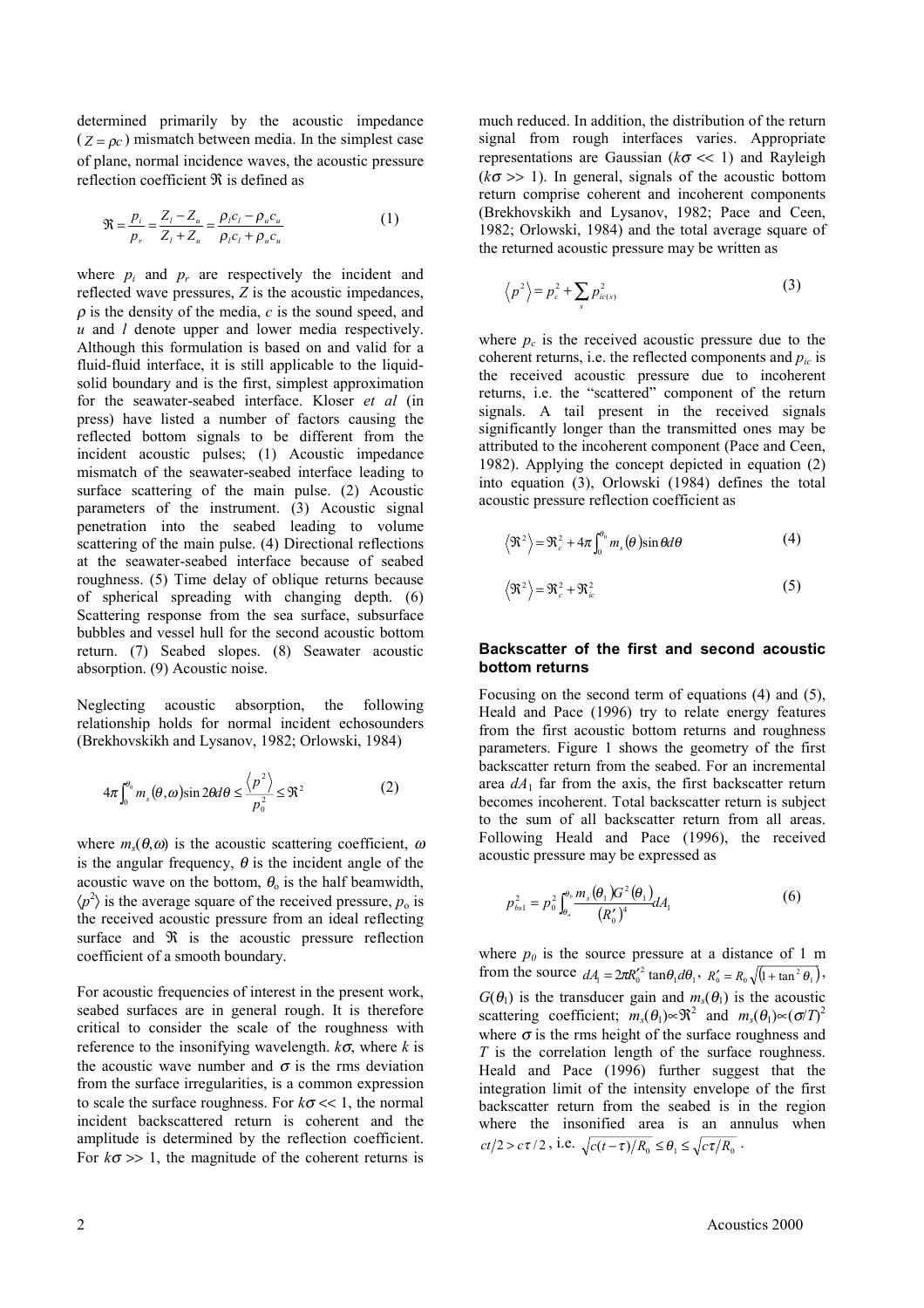

Orlowski (1984) used a monostatic geometry for treatments of the second backscatter return from the seabed whereas Heald and Pace (1996) used an on axis bistatic geometry. In the present work, the monostatic geometry is appropriate. Assuming the total acoustic pressure reflection coefficient is a best descriptor of the seabed hardness, the received acoustic pressure from the second backscatter return from the seabed must include coherent and incoherent components, i.e. the integration limit includes complete returned envelope. While the acoustic scattering coefficient  $m_s(\theta_1)$  for the first acoustic bottom return is proportional to the square of the acoustic pressure reflection coefficient  $\Re$ , it is proportional to the  $4<sup>th</sup>$  power of the acoustic pressure reflection coefficient ℜ for the second acoustic bottom return. For the second backscatter return from the seabed, the complete returned envelope is required and is obtained when  $ct/2 \leq c\tau/2$  and  $ct/2 > c\tau/2$  (Heald and Pace, 1996).

#### **Acoustic instrumentation and data analysis**

A collection of acoustic bottom returns were conducted from the *RV Southern Surveyor* using a SIMRAD EK 500 echosounder operating three different frequencies, 12, 38 and 120 kHz. The 12 kHz transducer was a single beam unit whereas the 38 and 120 kHz transducers were split beam transducers. The echosounder was routinely calibrated with a 42 mm tungsten carbide calibration sphere. The volume reverberation signal *Sv* in logarithmic form implemented in the SIMRAD EK 500 echosounder is as follows

Acoustics 2000 3

$$
10\lg_{10}(s_v) = 10\lg_{10}(P_r) + 10\lg_{10}(r^2 10^{2\alpha}) - 10\lg_{10}\left(\frac{P_r G_0^2 r_0^2 \lambda^2 c \tau \psi}{32\pi^2}\right)
$$
\n(7)

Acoustic volume reverberation  $S_v$  data were continuously logged using *ECHO*, a software package developed by CSIRO Marine Research (Waring *et al.,* 1994; Kloser *et al.,* 1998).

Prior to analysis of the first and second acoustic bottom returns, recorded acoustic data were quality checked using the *ECHO* software. Faulty records mainly due to aeration usually caused by strong winds or sea-state or combination of the two were marked bad and excluded from further analysis. The RoxAnn E1 and E2 parameters were adopted. For analysis of acoustic bottom returns, the *ECHO* software provides several algorithms including a constant angular algorithm; see equation (6). This algorithm ensures that a constant angular sector of the incoherent field, irrespective of depth changes, is used for the integration of the first acoustic bottom backscatter. After several trials, the integration limit ( $\theta_a$  and  $\theta_b$  in equation (6) and Figure 1) after the falling edge of the acoustic pulse was between 27.4 $^{\circ}$  and 40 $^{\circ}$  for 12 kHz data and between 20 $^{\circ}$ and 31.6° for 38 and 120 kHz data. Depths (after the bottom) corresponding to  $\theta_a$  and  $\theta_b$  varied with changing water depths and were estimated by

$$
d_{\theta i} = R_0 / \cos \theta_i - R_0 + \tau \tag{8}
$$

where  $R_0$  is the bottom depth in meters and  $\tau$  is the pulse length offset in meters. A constant depth algorithm was used for the integration of the complete envelope of the second acoustic bottom backscatter. The integration limit was defined as starting from twice the water depth  $(d_a)$  and ending at twice the water depth plus  $30 \text{ m } (d_h)$ ; see Figure 1. To reduce variability between pings in the backscatter returns and to standardise on a unit of length sampled, the integration was averaged over an along-track interval of 0.05 nmi. The integration of acoustic volume reverberation resulted in area backscatter coefficients that stem from fisheries acoustics for biomass assessments and are adopted as a relative measure of acoustic energy for scattering from the seabed

$$
\overline{s}_A = 1852^2 4\pi \frac{\sum_{p=1}^m \delta d \sum_{d=d_a}^{d_b} s_{\nu(dp)}}{m}
$$
(9)

where  $s_v$  is the linear volume backscattering coefficient. E1 and E2 parameters are obtained by taking the logarithm of the corresponding  $\bar{s}$ , values.

#### **Seabed classification**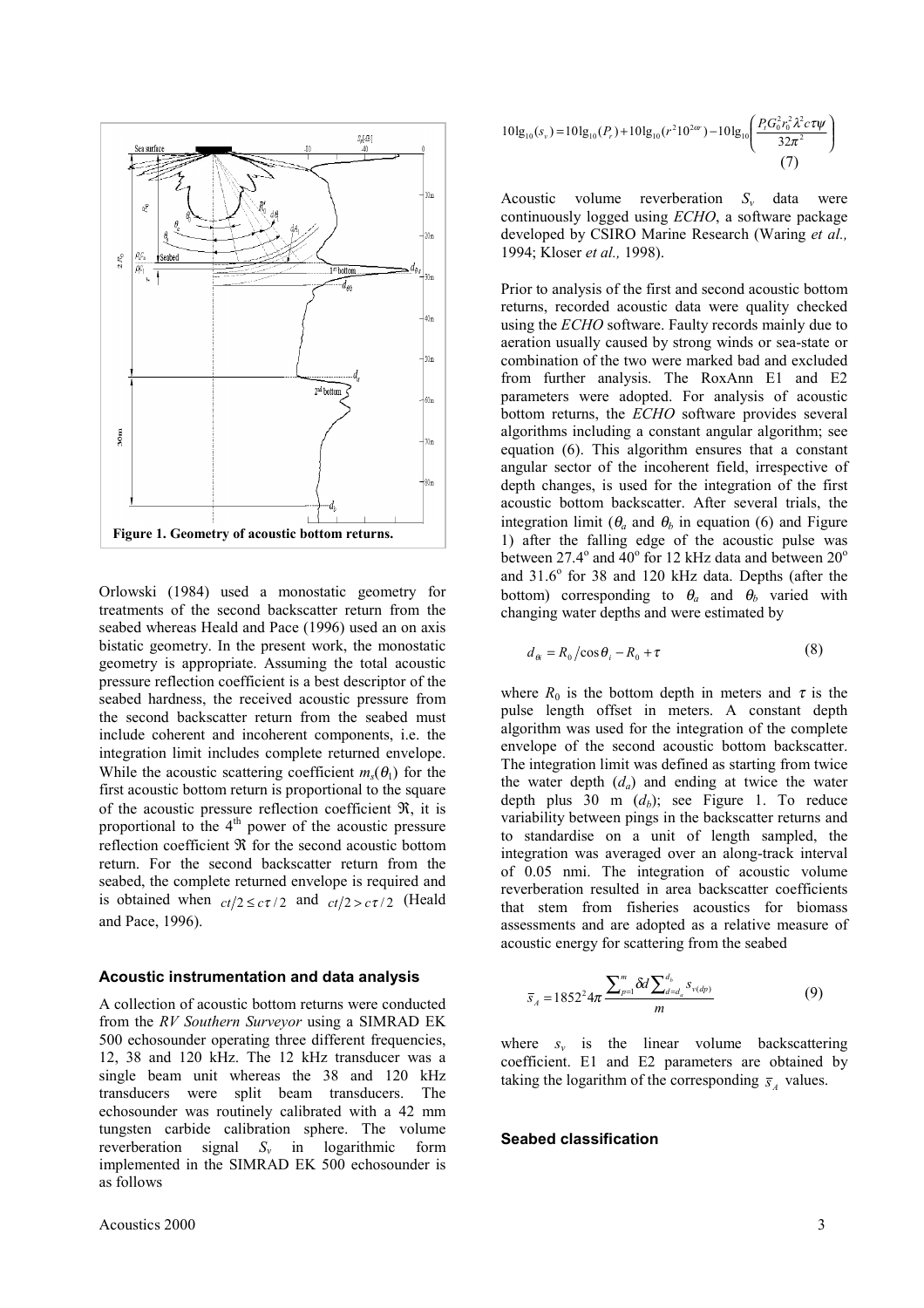To reduce the dimensionality of the acoustic data, Principal Component Analysis (PCA) was applied to the E1 and E2 data sets separately. PCA is in general a data transformation technique. It attempts to reduce the dimensionality of a data set formed by a large number of interrelated variables but retains sample variation (information) in the data as much as possible. The process includes an orthogonal transformation from the axes representing the original variables into a new set of axes called principal components (PCs). The new axes or the PCs are uncorrelated one to another and are ordered in such a way that the first few PCs hold as much of the total variation as possible from all the original variables. While PCs from the geometric point of view are orthogonal projections of all the original variables, PCs algebraically are linear combinations of the original variables. In addition, a linear combination of variables is an essential concept in multivariate analysis and is indeed fundamental to PCA.

Cluster Analysis (CA) was then performed to the first few PCs, hopefully only the first PC, of E1 and E2. This study used the iterative relocation technique (*k*means method) for cluster analysis. This technique employs either the fixed, prespecified number of classes or seeds of initial centroids of known classes or combination of the two. The latter was adopted in this study. Firstly, a training set comprising distinct types of the seabed based on underwater photographs (for North-west shelf (NWS) region) and reference sites (for South-east shelf (SEF) region) was set up. Results from the training set then became the seeds of the initial centroids. Using these seeds of initial centroids, the iterative relocation technique was eventually performed on the rest of the data.

#### **Results**

E1 results were obtained by implementing a constant angular algorithm in an attempt to ensure that the proportion of the tail sector being integrated is independent of depth (Figure 2(a)). Figure 2(a) is a representative example of a scatter plot of E1 parameter versus depth for 12 kHz data from the SEF data sets. In Figure 2(b), a scatterplot of E2 parameter against depth at the same for the same data sets. Again, E2 is independent of depth.

Results from PCA applied to the E1 and E2 parameters showed that only the first PC of E1 and E2 separately held most of the variation of the original E1 and E2 separately. It turns out that the first PC of the E1 and E2 parameters are simply the average of the original E1 and E2 respectively. The first PC of E1 and E2 accounted for more than 70% of the total variation of the original E1 and E2 respectively. This indicates a quite high correlation between E1 from the three frequencies and between E2 from the three frequencies as well.







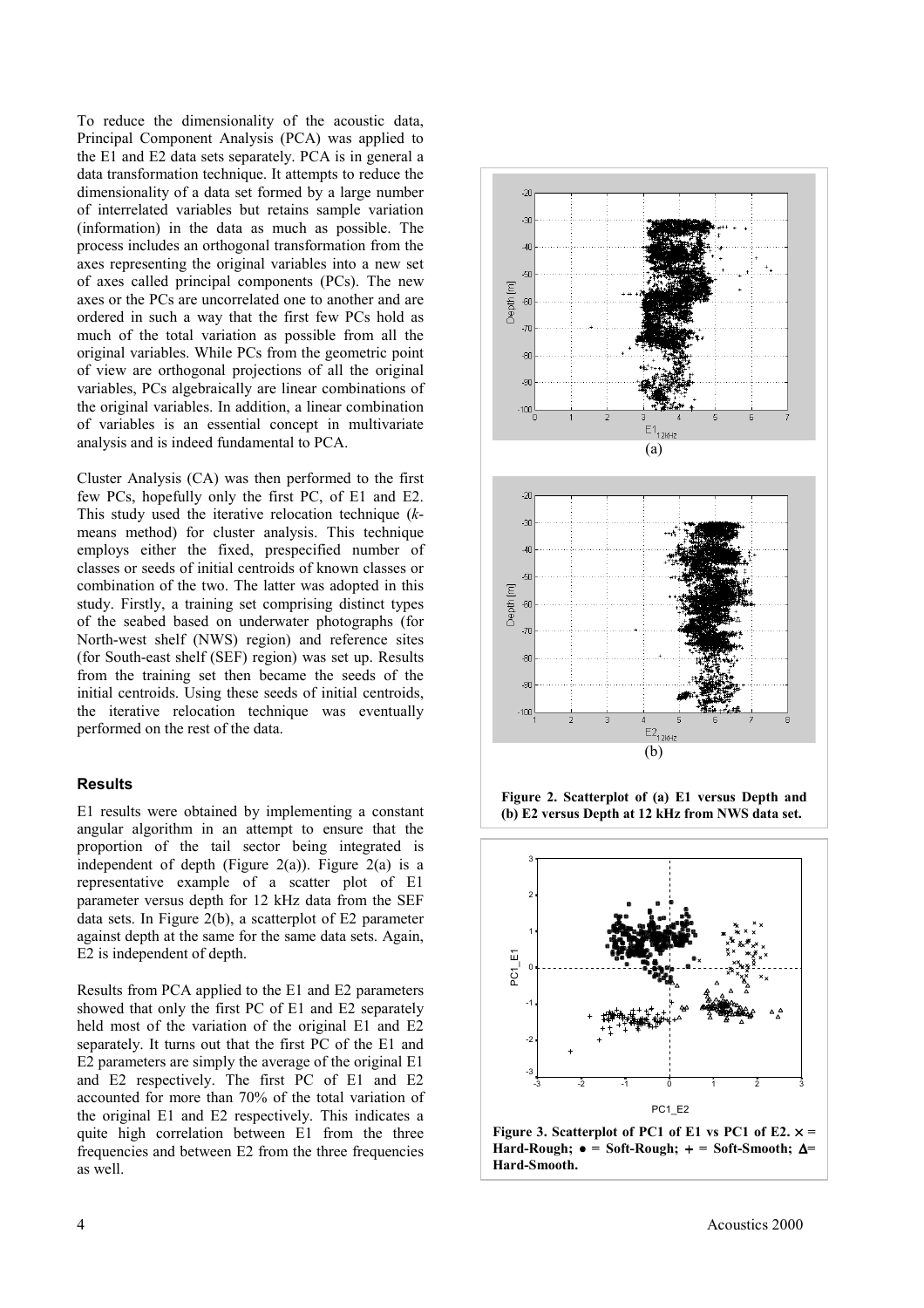

In their study of the assemblage of benthic habitats in the NWS region based on the underwater photographs, Sainsbury *et al.* (in prep.) suggested a classification involving 5 different benthic habitats. In the present work, two of the benthic habitats were not distinguishable acoustically. The acoustics results presented here support 4 distinct seabed types, based on the underwater photographs taken in the NWS

region and on reference sites in the SEF region. Figure 3 shows a representative example of the training set comprising four distinct seabed types in the SEF region. It is evident that the four classes in Figure 3 are well separated. Segmentation of bottom types along the vessel's track is shown in Figure 4(a) for the NWS region and Figure 4(b) for the SEF region. For the